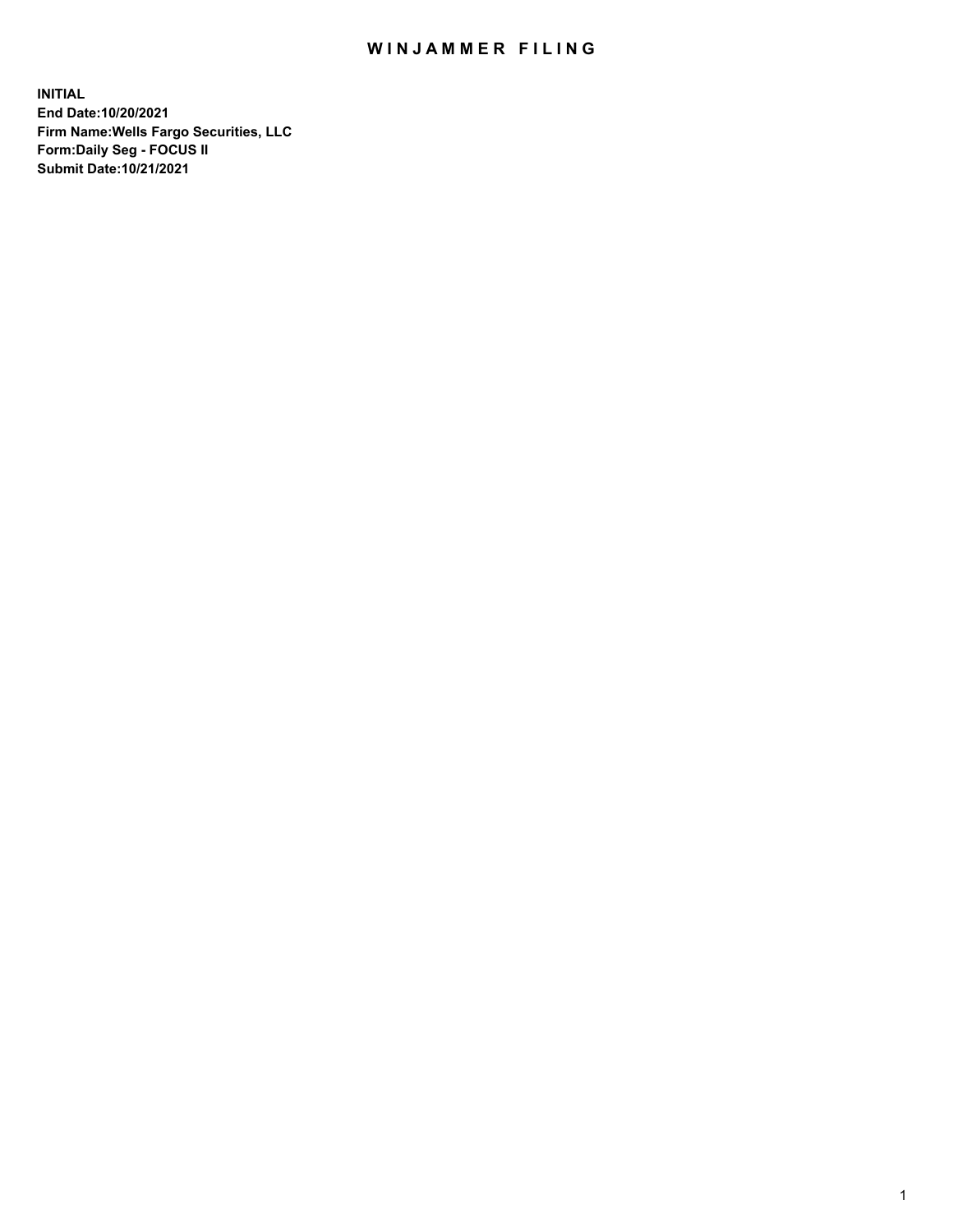**INITIAL End Date:10/20/2021 Firm Name:Wells Fargo Securities, LLC Form:Daily Seg - FOCUS II Submit Date:10/21/2021 Daily Segregation - Cover Page**

| Name of Company                                                                                                                                                                                                                                                                                                               | <b>Wells Fargo Securities LLC</b>                          |
|-------------------------------------------------------------------------------------------------------------------------------------------------------------------------------------------------------------------------------------------------------------------------------------------------------------------------------|------------------------------------------------------------|
| <b>Contact Name</b>                                                                                                                                                                                                                                                                                                           | <b>James Gnall</b>                                         |
| <b>Contact Phone Number</b>                                                                                                                                                                                                                                                                                                   | 917-699-6822                                               |
| <b>Contact Email Address</b>                                                                                                                                                                                                                                                                                                  | james.w.gnall@wellsfargo.com                               |
| FCM's Customer Segregated Funds Residual Interest Target (choose one):<br>a. Minimum dollar amount: ; or<br>b. Minimum percentage of customer segregated funds required:% ; or<br>c. Dollar amount range between: and; or<br>d. Percentage range of customer segregated funds required between:% and%.                        | 125,000,000<br><u>0</u><br>0 <sub>0</sub><br>00            |
| FCM's Customer Secured Amount Funds Residual Interest Target (choose one):<br>a. Minimum dollar amount: ; or<br>b. Minimum percentage of customer secured funds required:%; or<br>c. Dollar amount range between: and; or<br>d. Percentage range of customer secured funds required between: % and %.                         | 35,000,000<br><u>0</u><br>0 <sub>0</sub><br>0 <sub>0</sub> |
| FCM's Cleared Swaps Customer Collateral Residual Interest Target (choose one):<br>a. Minimum dollar amount: ; or<br>b. Minimum percentage of cleared swaps customer collateral required:%; or<br>c. Dollar amount range between: and; or<br>d. Percentage range of cleared swaps customer collateral required between:% and%. | 360,000,000<br><u>0</u><br>00<br>00                        |

Attach supporting documents CH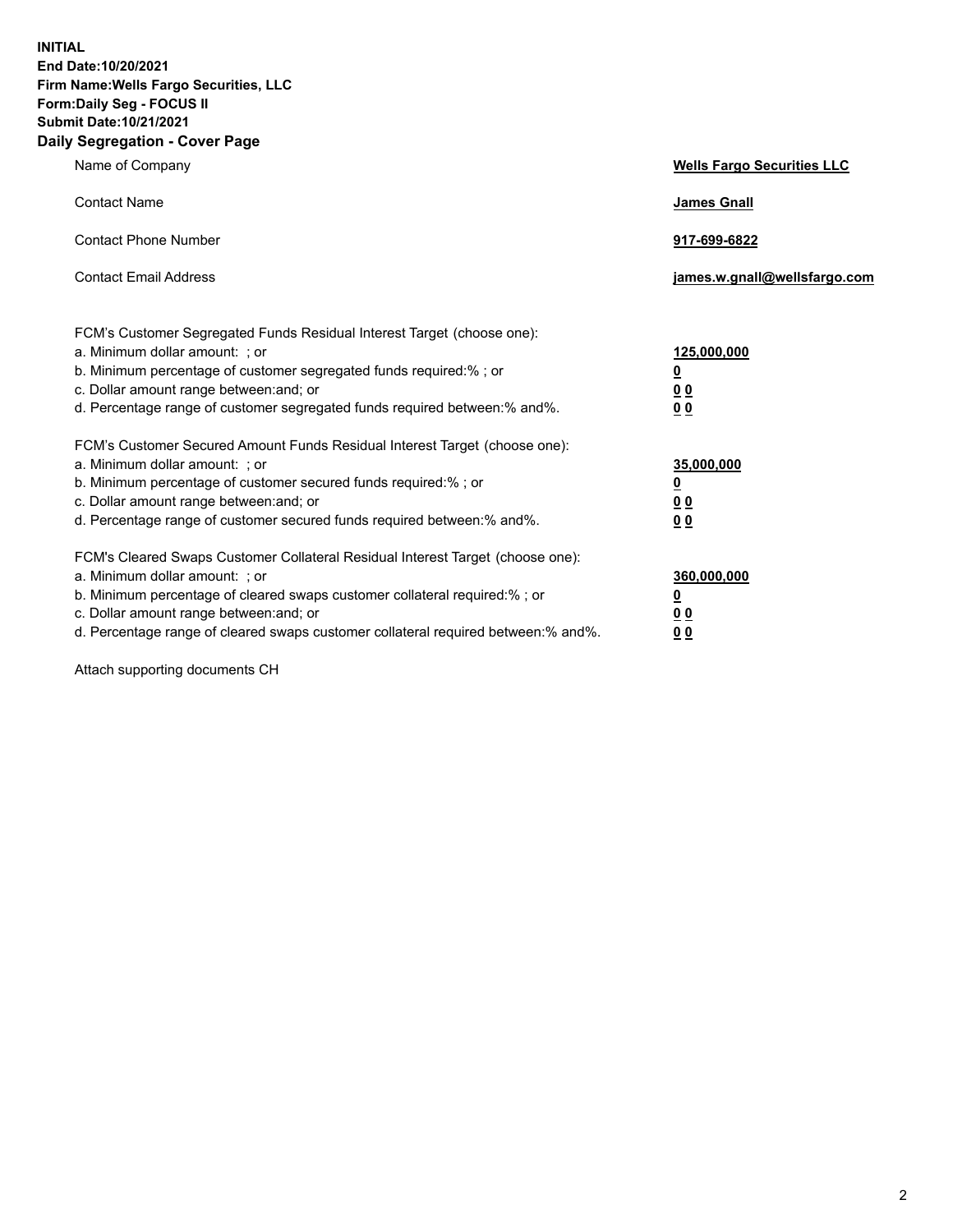**INITIAL End Date:10/20/2021 Firm Name:Wells Fargo Securities, LLC Form:Daily Seg - FOCUS II Submit Date:10/21/2021**

## **Daily Segregation - Secured Amounts**

|     | Foreign Futures and Foreign Options Secured Amounts                                                          |                                    |
|-----|--------------------------------------------------------------------------------------------------------------|------------------------------------|
|     | Amount required to be set aside pursuant to law, rule or regulation of a foreign                             | $0$ [7305]                         |
|     | government or a rule of a self-regulatory organization authorized thereunder                                 |                                    |
| 1.  | Net ledger balance - Foreign Futures and Foreign Option Trading - All Customers                              |                                    |
|     | A. Cash                                                                                                      | 284,003,995 [7315]                 |
|     | B. Securities (at market)                                                                                    | 207,858,195 [7317]                 |
| 2.  | Net unrealized profit (loss) in open futures contracts traded on a foreign board of trade                    | 83,739,604 [7325]                  |
| 3.  | Exchange traded options                                                                                      |                                    |
|     | a. Market value of open option contracts purchased on a foreign board of trade                               | 1,683,074 [7335]                   |
|     | b. Market value of open contracts granted (sold) on a foreign board of trade                                 | $-374,362$ [7337]                  |
| 4.  | Net equity (deficit) (add lines 1. 2. and 3.)                                                                | 576,910,506 [7345]                 |
| 5.  | Account liquidating to a deficit and account with a debit balances - gross amount                            | 2,053,606 [7351]                   |
|     | Less: amount offset by customer owned securities                                                             | -2,050,890 [7352] 2,716 [7354]     |
| 6.  | Amount required to be set aside as the secured amount - Net Liquidating Equity<br>Method (add lines 4 and 5) | 576,913,222 [7355]                 |
| 7.  | Greater of amount required to be set aside pursuant to foreign jurisdiction (above) or line                  | 576,913,222 [7360]                 |
|     | 6.                                                                                                           |                                    |
|     | FUNDS DEPOSITED IN SEPARATE REGULATION 30.7 ACCOUNTS                                                         |                                    |
| 1.  | Cash in banks                                                                                                |                                    |
|     | A. Banks located in the United States                                                                        | 161,064,532 [7500]                 |
|     | B. Other banks qualified under Regulation 30.7                                                               | 29,240,700 [7520] 190,305,232      |
|     |                                                                                                              | [7530]                             |
| 2.  | <b>Securities</b>                                                                                            |                                    |
|     | A. In safekeeping with banks located in the United States                                                    | 132,214,483 [7540]                 |
|     | B. In safekeeping with other banks qualified under Regulation 30.7                                           | 0 [7560] 132,214,483 [7570]        |
| 3.  | Equities with registered futures commission merchants                                                        |                                    |
|     | A. Cash                                                                                                      | -15,905,239 [7580]                 |
|     | <b>B.</b> Securities                                                                                         | 95,655,274 [7590]                  |
|     |                                                                                                              |                                    |
|     | C. Unrealized gain (loss) on open futures contracts<br>D. Value of long option contracts                     | 57,072,238 [7600]                  |
|     |                                                                                                              | 1,683,074 [7610]                   |
|     | E. Value of short option contracts                                                                           | -374,362 [7615] 138,130,985 [7620] |
| 4.  | Amounts held by clearing organizations of foreign boards of trade                                            |                                    |
|     | A. Cash                                                                                                      | $0$ [7640]                         |
|     | <b>B.</b> Securities                                                                                         | $0$ [7650]                         |
|     | C. Amount due to (from) clearing organization - daily variation                                              | $0$ [7660]                         |
|     | D. Value of long option contracts                                                                            | $0$ [7670]                         |
|     | E. Value of short option contracts                                                                           | 0 [7675] 0 [7680]                  |
| 5.  | Amounts held by members of foreign boards of trade                                                           |                                    |
|     | A. Cash                                                                                                      | 1,422,060 [7700]                   |
|     | <b>B.</b> Securities                                                                                         | 200,097,904 [7710]                 |
|     | C. Unrealized gain (loss) on open futures contracts                                                          | 5,561,279 [7720]                   |
|     | D. Value of long option contracts                                                                            | $0$ [7730]                         |
|     | E. Value of short option contracts                                                                           | 0 [7735] 207,081,243 [7740]        |
| 6.  | Amounts with other depositories designated by a foreign board of trade                                       | $0$ [7760]                         |
| 7.  | Segregated funds on hand                                                                                     | $0$ [7765]                         |
| 8.  | Total funds in separate section 30.7 accounts                                                                | 667,731,943 [7770]                 |
| 9.  | Excess (deficiency) Set Aside for Secured Amount (subtract line 7 Secured Statement<br>Page 1 from Line 8)   | 90,818,721 [7380]                  |
| 10. | Management Target Amount for Excess funds in separate section 30.7 accounts                                  | 35,000,000 [7780]                  |

11. Excess (deficiency) funds in separate 30.7 accounts over (under) Management Target **55,818,721** [7785]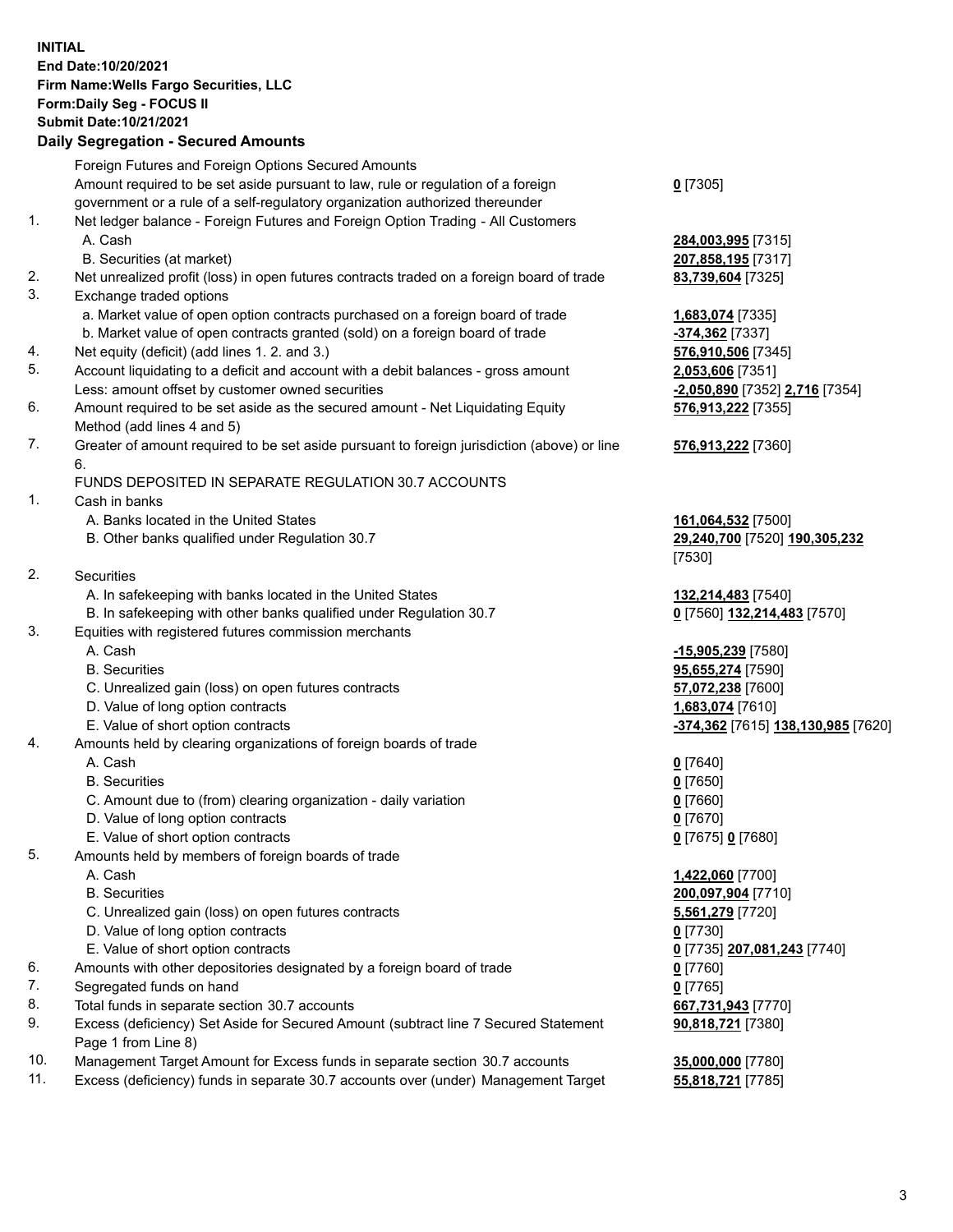**INITIAL End Date:10/20/2021 Firm Name:Wells Fargo Securities, LLC Form:Daily Seg - FOCUS II Submit Date:10/21/2021 Daily Segregation - Segregation Statement** SEGREGATION REQUIREMENTS(Section 4d(2) of the CEAct) 1. Net ledger balance A. Cash **3,780,681,414** [7010] B. Securities (at market) **1,761,025,874** [7020] 2. Net unrealized profit (loss) in open futures contracts traded on a contract market **-418,067,064** [7030] 3. Exchange traded options A. Add market value of open option contracts purchased on a contract market **2,343,947,971** [7032] B. Deduct market value of open option contracts granted (sold) on a contract market **-2,314,860,955** [7033] 4. Net equity (deficit) (add lines 1, 2 and 3) **5,152,727,240** [7040] 5. Accounts liquidating to a deficit and accounts with debit balances - gross amount **29,821,396** [7045] Less: amount offset by customer securities **-29,777,581** [7047] **43,815** [7050] 6. Amount required to be segregated (add lines 4 and 5) **5,152,771,055** [7060] FUNDS IN SEGREGATED ACCOUNTS 7. Deposited in segregated funds bank accounts A. Cash **140,663,540** [7070] B. Securities representing investments of customers' funds (at market) **680,309,129** [7080] C. Securities held for particular customers or option customers in lieu of cash (at market) **95,745,593** [7090] 8. Margins on deposit with derivatives clearing organizations of contract markets A. Cash **2,776,147,975** [7100] B. Securities representing investments of customers' funds (at market) **299,541,680** [7110] C. Securities held for particular customers or option customers in lieu of cash (at market) **1,665,280,281** [7120] 9. Net settlement from (to) derivatives clearing organizations of contract markets **-24,243,918** [7130] 10. Exchange traded options A. Value of open long option contracts **2,343,947,971** [7132] B. Value of open short option contracts **-2,314,860,955** [7133] 11. Net equities with other FCMs A. Net liquidating equity **0** [7140] B. Securities representing investments of customers' funds (at market) **0** [7160] C. Securities held for particular customers or option customers in lieu of cash (at market) **0** [7170] 12. Segregated funds on hand **0** [7150] 13. Total amount in segregation (add lines 7 through 12) **5,662,531,296** [7180] 14. Excess (deficiency) funds in segregation (subtract line 6 from line 13) **509,760,241** [7190]

- 15. Management Target Amount for Excess funds in segregation **125,000,000** [7194]
- 16. Excess (deficiency) funds in segregation over (under) Management Target Amount Excess

**384,760,241** [7198]